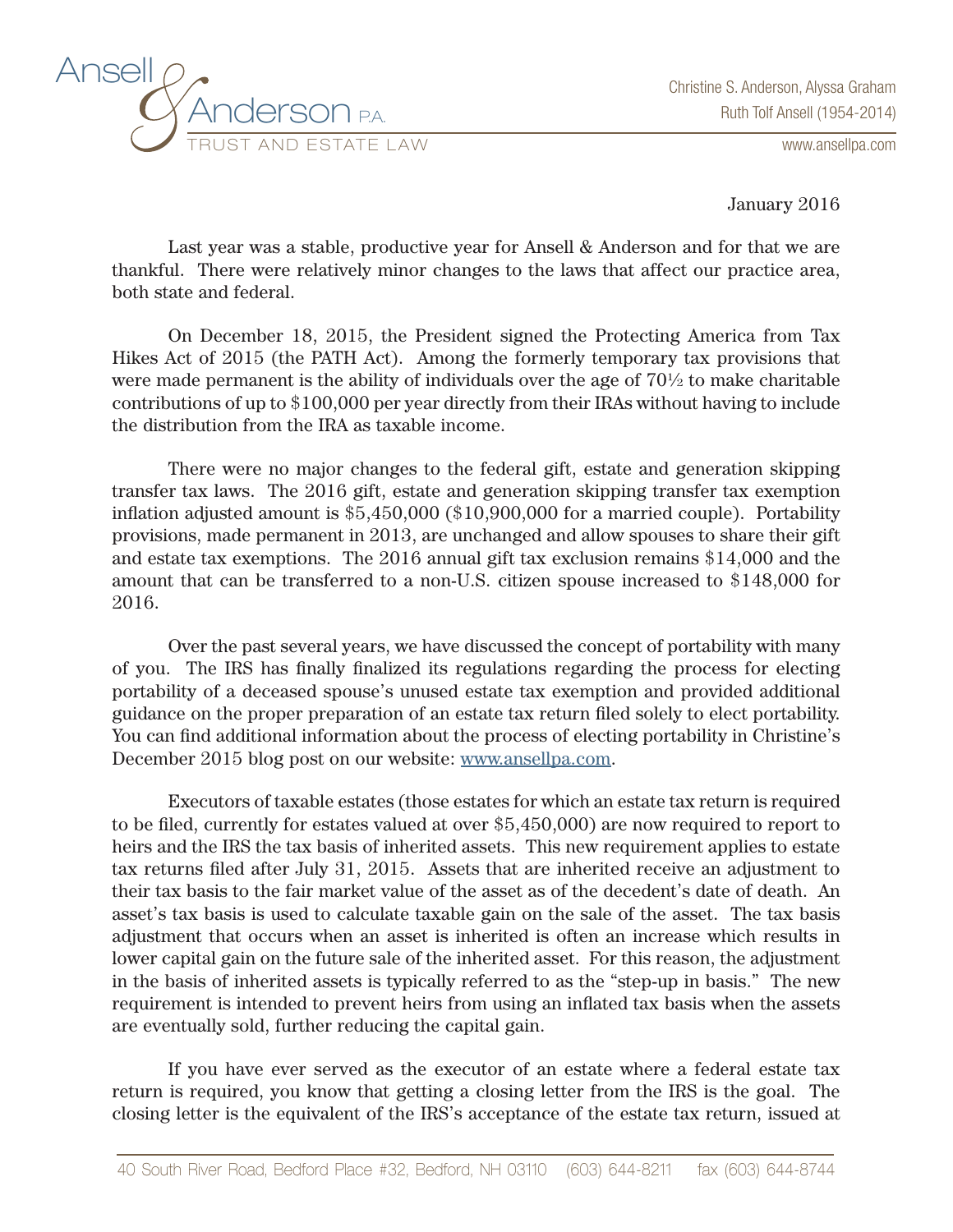the close of an audit, or issued when the IRS opts not to audit the estate tax return. For estate tax returns filed after May 31, 2015, if you want an estate tax closing letter, you must specifically request one. The IRS will no longer routinely issue estate tax return closing letters.

On the state level, Senate Bill 188 was an extensive piece of legislation, which made major revisions to New Hampshire's laws relating to banks and credit unions as well as some additional revisions to New Hampshire's trust laws. Most of the revisions to the trust laws were technical tweaks to New Hampshire's Trust Code, which is among the most progressive in the country. The Bill clarifies the primacy of settlor (the trust creator) intent in construing or modifying the terms of a trust, stating that "the settlor's intent shall be sovereign." New Hampshire trust law is somewhat unusual in its emphasis on carrying out the intent of the creator of the trust, rather than focusing on administering a trust primarily for the benefit of the beneficiaries. This year's change further tips the balance in favor of the intent of the trust creator, in the event that there is a conflict between administering a trust in a manner that is in the best interests of the beneficiary or following the trust creator's intent.

Directly overriding the holding in a 2014 New Hampshire Supreme Court decision, *In Re Theresa Houlahan Trust*, Senate Bill 188 establishes additional limitations on the time period for bringing a claim against a Trustee, Trust Advisor or Trust Protector. These new limitations can provide comfort to those serving as Trustees, Trust Advisors and Trust Protectors that their actions will not be subject to challenge by the beneficiaries indefinitely. The new law sets an outside three year limit for bringing an action against a Trustee, Trust Advisor or Trust Protector following the resignation, removal or death of the fiduciary, the termination of a beneficiary's interest or the termination of the trust.

Senate Bill 188 also eliminated the New Hampshire statute that provided that a joint bank account would be payable to the surviving joint owner on the first joint owner's death. While some have raised concerns that this change in the law will result in joint accounts passing through probate on the first account owner's death, virtually all joint accounts are subject to an account holder's agreement with the bank signed by the joint account owners at the time the account is opened. The terms of the account holder's agreement typically provide that the account will pass to the surviving joint tenant upon the first account holder's death. Accordingly, while this change in the law is noteworthy, joint account holder agreements will address what happens to joint accounts on the first account owner's death.

On January 1, 2016 the New Hampshire homestead exemption, which protects a portion of your home's equity from certain creditors, increased to \$120,000 per person or \$240,000 per couple from \$100,000 per person or \$200,000 per couple.

A New Hampshire Ethics Committee Advisory Opinion specifically addressed joint representation of clients in estate planning. The Opinion discusses what an attorney must do when entering into joint representation of estate planning clients, including getting